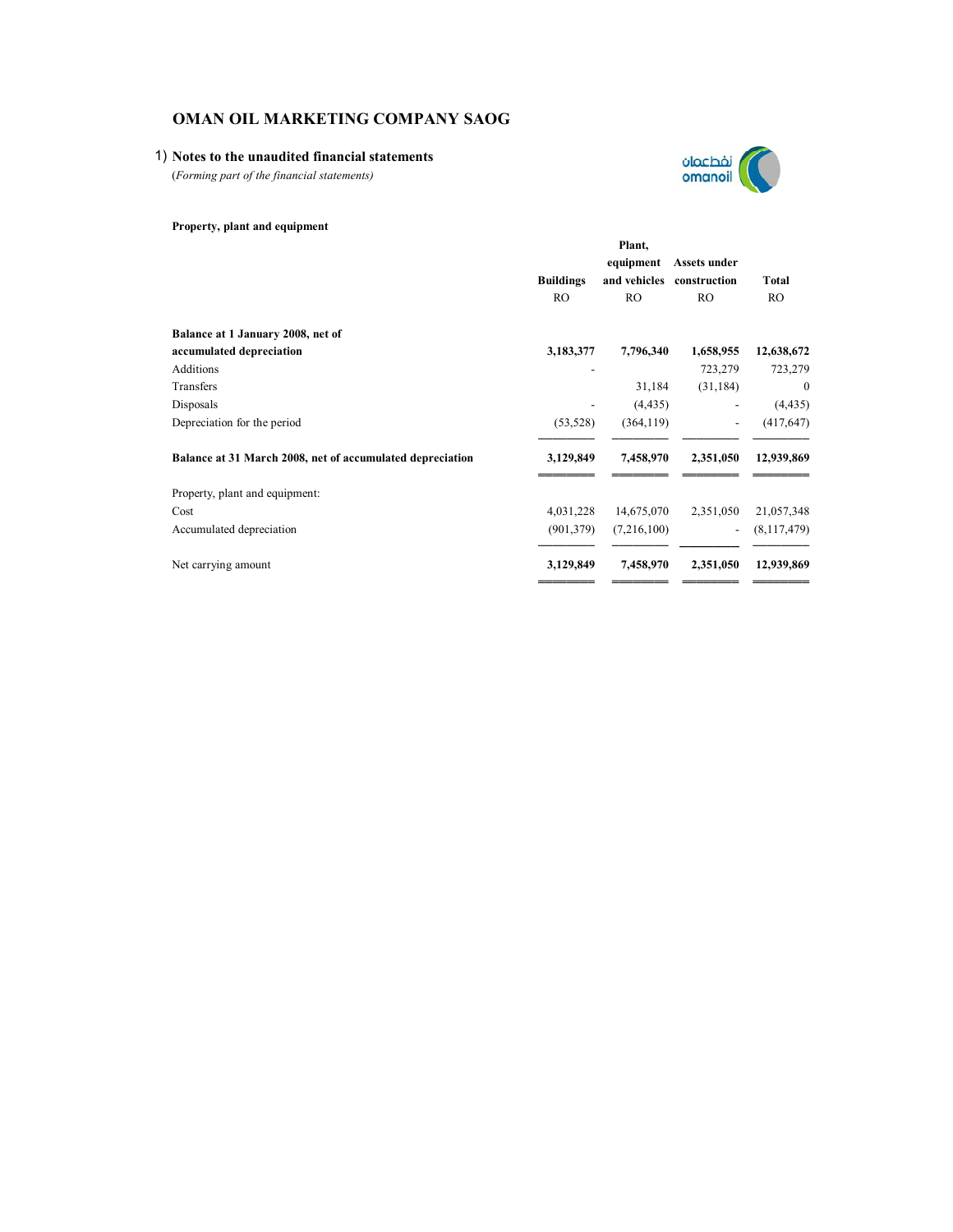**Notes to the unaudited financial statements**

(*Forming part of the financial statements)*

| نفطعمان |  |
|---------|--|
| omanoil |  |
|         |  |

| 2) Inventories                         |                         |                              |                         |
|----------------------------------------|-------------------------|------------------------------|-------------------------|
|                                        | 31/03/2008<br><b>RO</b> | 31/03/2007<br>R <sub>O</sub> | 31/12/2007<br><b>RO</b> |
| Oil and lubricants                     | 1,584,911               | 2,809,018                    | 3,422,898               |
| <b>Stores</b>                          | 7,497                   | 13,512                       | 7,497                   |
|                                        | 1,592,408               | 2,822,530                    | 3,430,395               |
| 3) Accounts receivable and prepayments |                         |                              |                         |
|                                        | 31/03/2008              | 31/03/2007                   | 31/12/2007              |
|                                        | R <sub>O</sub>          | <b>RO</b>                    | <b>RO</b>               |
| Trade receivables                      | 15,898,026              | 15,518,536                   | 14,135,898              |
| Less: impairment provision             | (877, 051)              | (1, 183, 740)                | (954, 848)              |
|                                        | 15,020,975              | 14,334,796                   | 13,181,050              |
| Amounts due from related parties       | 17,872                  | 12,857                       | 644,944                 |
| Other receivables                      | 436,539                 | 289,531                      | 306,349                 |
| Prepaid expenses                       | 1,278,222               | 968,427                      | 1,187,046               |
|                                        | 16,753,608              | 15,605,611                   | 15,319,389              |
|                                        |                         |                              |                         |

#### **Accounts receivable and prepayments**

Changes to the level of impairment provision for trade accounts receivable during the period are as follows

| RO       | RO        | <b>RO</b> |
|----------|-----------|-----------|
| 954,848  | 1,028,329 | 1,028,329 |
| (69,666) | 155,597   | (73,367)  |
| (8, 131) | (187)     | (114)     |
| 877,051  | 1,183,740 | 954,848   |
|          |           |           |

#### **4) Number of Shares**

|                                                                | 31/03/2008              | 31/03/2007<br>Number of shares Number of shares Number of shares | 31/12/2007              |
|----------------------------------------------------------------|-------------------------|------------------------------------------------------------------|-------------------------|
| 3,225,000 Multi-vote shares of RO 0.1 each                     | 3,225,000               | 3,225,000                                                        | 3,225,000               |
| 61,275,000 Ordinary shares of RO 0.1 each                      | 61,275,000              | 61,275,000                                                       | 61,275,000              |
|                                                                | 64,500,000              | 64,500,000                                                       | 64,500,000              |
|                                                                | 31/03/2008              | 31/03/2007<br>Number of shares Number of shares Number of shares | 31/12/2007              |
| Oman Oil Company SAOC - Multi-vote shares<br>- Ordinary shares | 3,225,000<br>28,380,000 | 3,225,000<br>28,380,000                                          | 3,225,000<br>28,380,000 |
|                                                                | 31,605,000              | 31,605,000                                                       | 31,605,000              |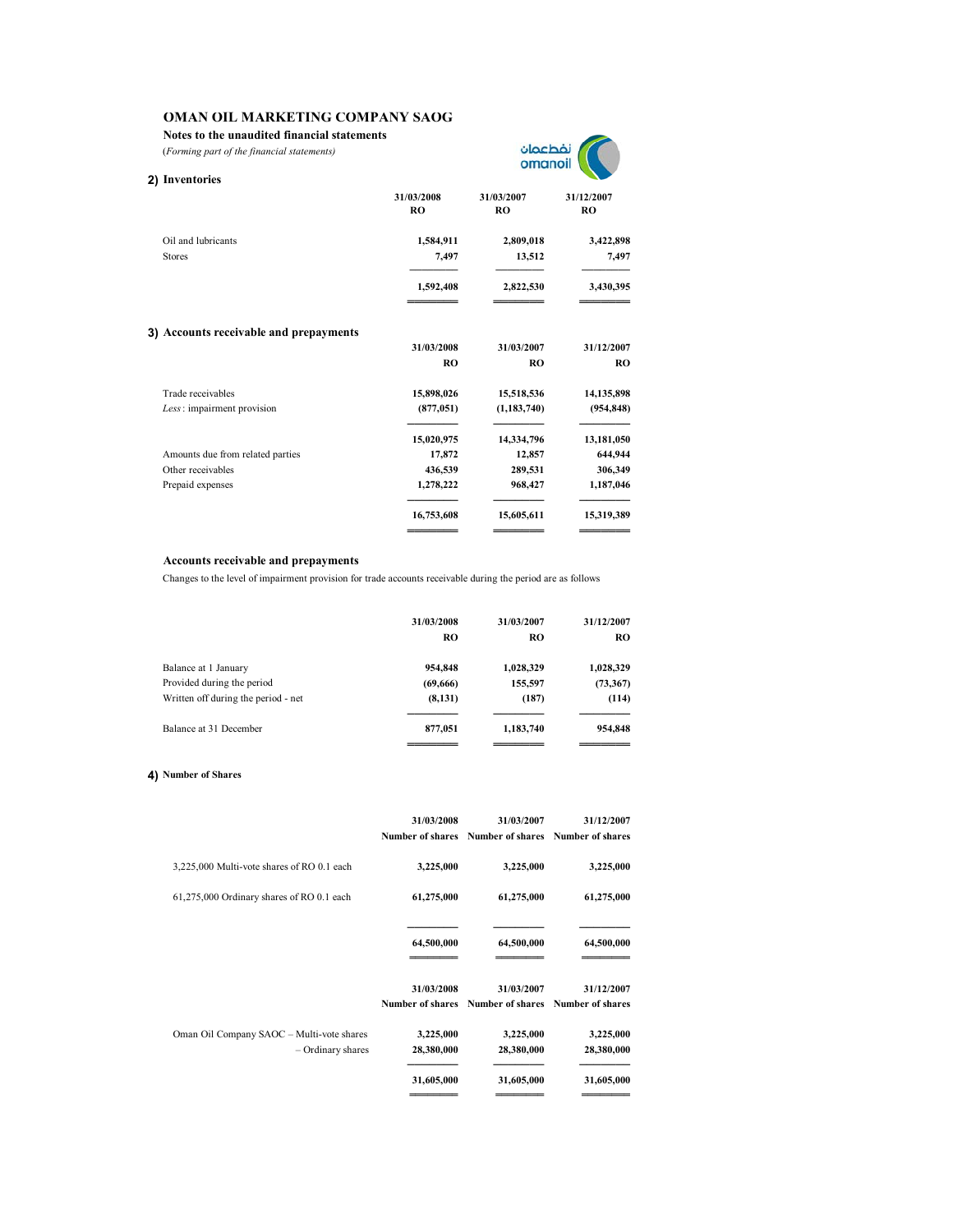## **Notes to the unaudited financial statements**

(*Forming part of the financial statements)*

| (Forming part of the financial statements)                                 |                         |                         |                  |  |
|----------------------------------------------------------------------------|-------------------------|-------------------------|------------------|--|
| 5) Employee's end of service benefits                                      |                         | dachá<br>omano          |                  |  |
|                                                                            | 31/03/2008<br><b>RO</b> | 31/03/2007<br><b>RO</b> | 31/12/2007<br>RO |  |
| Movements in the liability recognised in the balance sheet are as follows: |                         |                         |                  |  |
| Accrual as at 1 January                                                    | 329,806                 | 335,326                 | 335,326          |  |
| Accrued during the year                                                    | 6,732                   | 6,554                   | 45,752           |  |
| End of service benefits paid / adjustment                                  | (56, 563)               |                         | (51, 272)        |  |
| Accrual as at 31 March                                                     | 279,975                 | 341,880                 | 329,806          |  |
|                                                                            |                         |                         |                  |  |
|                                                                            |                         |                         |                  |  |
| 6) Accounts payable and accruals                                           |                         |                         |                  |  |

|                                                                                         | 31/03/2008<br><b>RO</b> | 31/03/2007<br><b>RO</b> | 31/12/2007<br><b>RO</b> |
|-----------------------------------------------------------------------------------------|-------------------------|-------------------------|-------------------------|
|                                                                                         |                         |                         |                         |
| Trade accounts payable                                                                  | 12,313,993              | 10,962,460              | 14,510,619              |
| Accrued expenses                                                                        | 1,121,008               | 809,942                 | 3,047,202               |
| Directors' remuneration                                                                 | 16,875                  | 16,875                  | 75,000                  |
| Other payables                                                                          | 3,141,142               | 3,185,341               |                         |
|                                                                                         | 16,593,018              | 14,974,618              | 17,632,821              |
| 7) Income tax                                                                           |                         |                         |                         |
|                                                                                         | 31/03/2008              | 31/03/2007              | 31/12/2007              |
|                                                                                         | <b>RO</b>               | <b>RO</b>               | <b>RO</b>               |
| Current liability:                                                                      |                         |                         |                         |
| Current year                                                                            | 219,000                 | 126,807                 | 778,000                 |
| Prior years                                                                             | 77,775                  | 113,038                 | 56,038                  |
|                                                                                         | 296,775                 | 239,845                 | 834,038                 |
| Income statement:                                                                       |                         |                         |                         |
| Current year                                                                            | 219,000                 | 126,807                 | 778,000                 |
| Reversal of excess tax provision relating to earlier years                              |                         |                         | (33, 777)               |
| Deferred tax asset relating to the origination and reversal of<br>temporary differences |                         | (7,308)                 | 16,933                  |
|                                                                                         | 219,000                 | 119,499                 | 761,156                 |
|                                                                                         |                         |                         |                         |
| Deferred tax asset:                                                                     |                         |                         |                         |
| At 1 January                                                                            | 46,048                  | 62,981                  | 62,981                  |
| Movement for the period                                                                 |                         | 7,308                   | (16, 933)               |
| At 31 March                                                                             | 46,048                  | 70,289                  | 46,048                  |